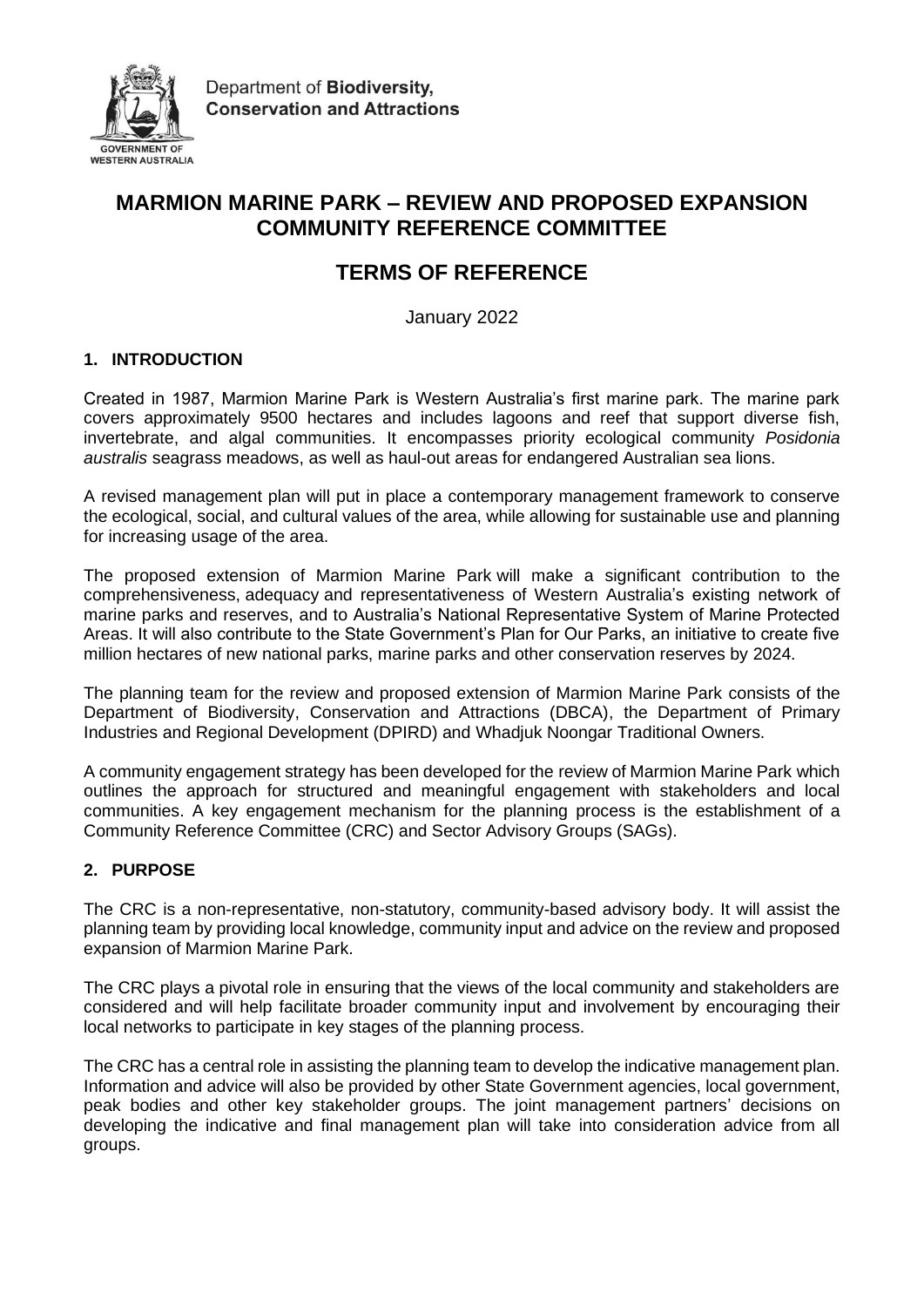## **3. FUNCTIONS**

## **3.1. The functions of the CRC are to:**

- a) provide local knowledge and advice on environmental, cultural and socio-economic values of the proposed marine park, including relevant information on activities and uses of the area;
- b) represent a range of community views and provide the joint management partners (DBCA and traditional owners) with balanced recommendations that are in the best interests of the community as a whole;
- c) assist in the implementation of the community engagement strategy by contributing to effective communication and knowledge sharing between the planning team, regional communities, industries and interest groups, including SAGs;
- d) assist in the interpretation and analysis of community-derived data and information;
- e) assist in the identification of management issues, key management challenges and potential management arrangements and strategies for inclusion in the indicative and final management plan or plans; and
- f) assist planning team to apply relevant design criteria to identify and refine zoning arrangements and permitted uses.

## **4. MEMBERSHIP AND MEMBER APPOINTMENT**

The CRC consists of up to 12 Ministerially-appointed, non-representative, community members with relevant knowledge and expertise of the local area. The Minister for Environment will appoint a Noongar Chair of the committee via an expression of interest process.

Members are non-representative, selected based on their expertise, local knowledge or experience across a broad range of interest areas. Members appointed by the Minister will remain in place, unless otherwise notified, until the marine park management plan is finalised. Membership is confirmed when members advise DBCA they wish to accept the appointment on receipt of their individual appointment letter from the Minister.

The CRC is not empowered to administer management programs or activities, or direct DBCA staff, DPIRD staff or joint management partners. The CRC does not have any financial, procurement, contracting or human resource delegations and cannot make any commitments on behalf of the government.

## **4.1. CRC members will:**

- a) be committed to the development of an indicative management plan for the proposed multiple-use marine park in the area;
- b) familiarise themself with information in briefing packages prior to meetings;
- c) work constructively as part of the CRC to, wherever possible, provide consensus advice to the planning team;
- d) represent themselves as individuals but may have knowledge of and interest in a range of community, industry or interest groups;
- e) successfully represent the broad interests of the local community;
- f) base their advice to the CRC on relevant and factually correct information;
- g) treat others with respect and fairness, act honestly and in good faith, exercise reasonable skill, care, and diligence in carrying out their duties, avoid conflicts of interest and not make improper use of information; and
- h) respect the confidentiality of culturally sensitive, commercial in confidence or otherwise sensitive or confidential information provided by joint management partners, key stakeholders or others as part of the planning process.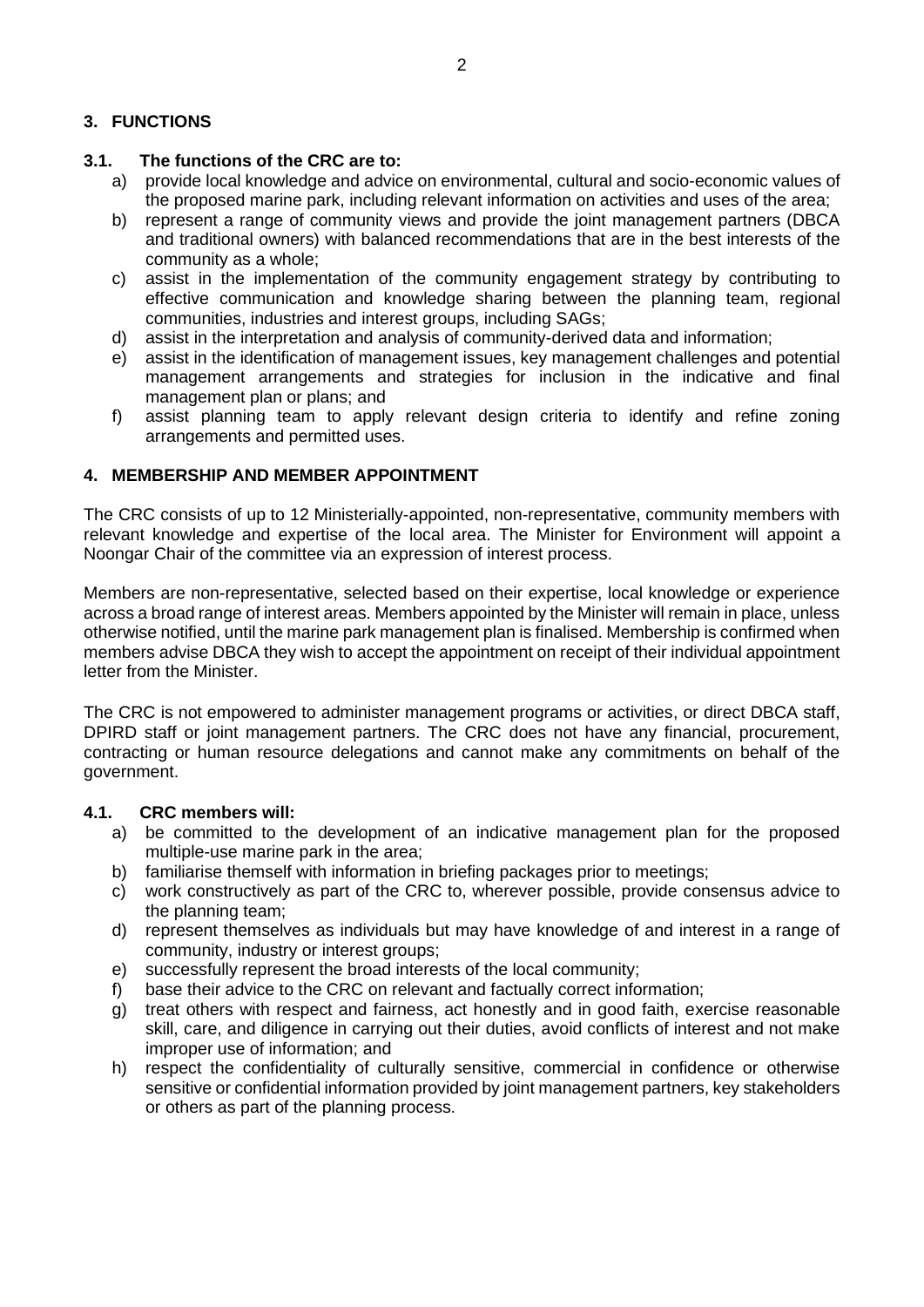#### **4.2. Changes to membership**

- a) The Minister for Environment may:
	- i) remove an appointed member for failing to comply with the Terms of Reference or for failure or incapacity to carry out member requirements in a satisfactory manner;
	- ii) appoint new members to fill vacant positions that may arise; and
	- iii) appoint additional members should the need arise to ensure a balance of community views are represented on the CRC (up to the maximum of 12).

## **5. MEETINGS**

DBCA will provide executive support to the CRC including provision of briefing packages prior to meetings and taking and disseminating minutes. Outcomes of meetings will be publicly available on DBCA's website.

A representative from each SAG, as well as representatives from relevant local and State Government agencies, will also be invited as observers to the CRC meetings. The CRC may choose to invite guest speakers at appropriate stages in the planning process. If required, the CRC will have the option to hold private sessions to ensure sensitive matters can be discussed openly and that independent advice can be provided to the planning team.

## **5.1. Meeting management**

- a) The Chair will preside at each meeting.
- b) Members are appointed on the basis of their individual knowledge and experience. If members cannot attend a meeting, a proxy cannot be sent.
- c) If members are absent from three consecutive meetings, their membership will be terminated and the member advised in writing.
- d) A quorum of the CRC is half plus one of the number of appointed members.
- e) All meetings will be attended by designated DBCA and DPIRD staff members. Traditional owner joint management partner representatives may also be in attendance.
- f) Guest speakers invited to present to the CRC will be discussed and agreed with the Chair prior to the meeting.
- g) Non-CRC members in attendance will have observer rights only unless invited to participate by the Chair. SAG representatives attend in an advisory role.
- h) An appointed member who has a direct or indirect financial or other conflict of interest in a matter under discussion by the CRC must disclose the nature of the interest to the group. Any real or perceived conflict of interest should be disclosed to DBCA as soon as practicable as the potential conflict arises. All members will sign a conflict of interest register, and any real or perceived conflict of interest that arises during a meeting must be disclosed and recorded in the minutes.
- i) Meetings are to be arranged by DBCA in consultation with the Chair, the frequency of meetings will be decided between the CRC and DBCA.
- j) Where possible, the CRC should attempt to reach consensus on its advice on matters provided to the planning team. However, all committee input will be taken into consideration in final management decisions.
- k) The planning team will provide feedback to the CRC as to how its advice has been incorporated into the development of the indicative management plan.

## **6. ADMINISTRATION, ALLOWANCES AND EXPENSES**

## **6.1. Administrative support**

a) DBCA will provide administrative support including relevant meeting expenses for the organisation of CRC meetings (e.g. venue hire where required).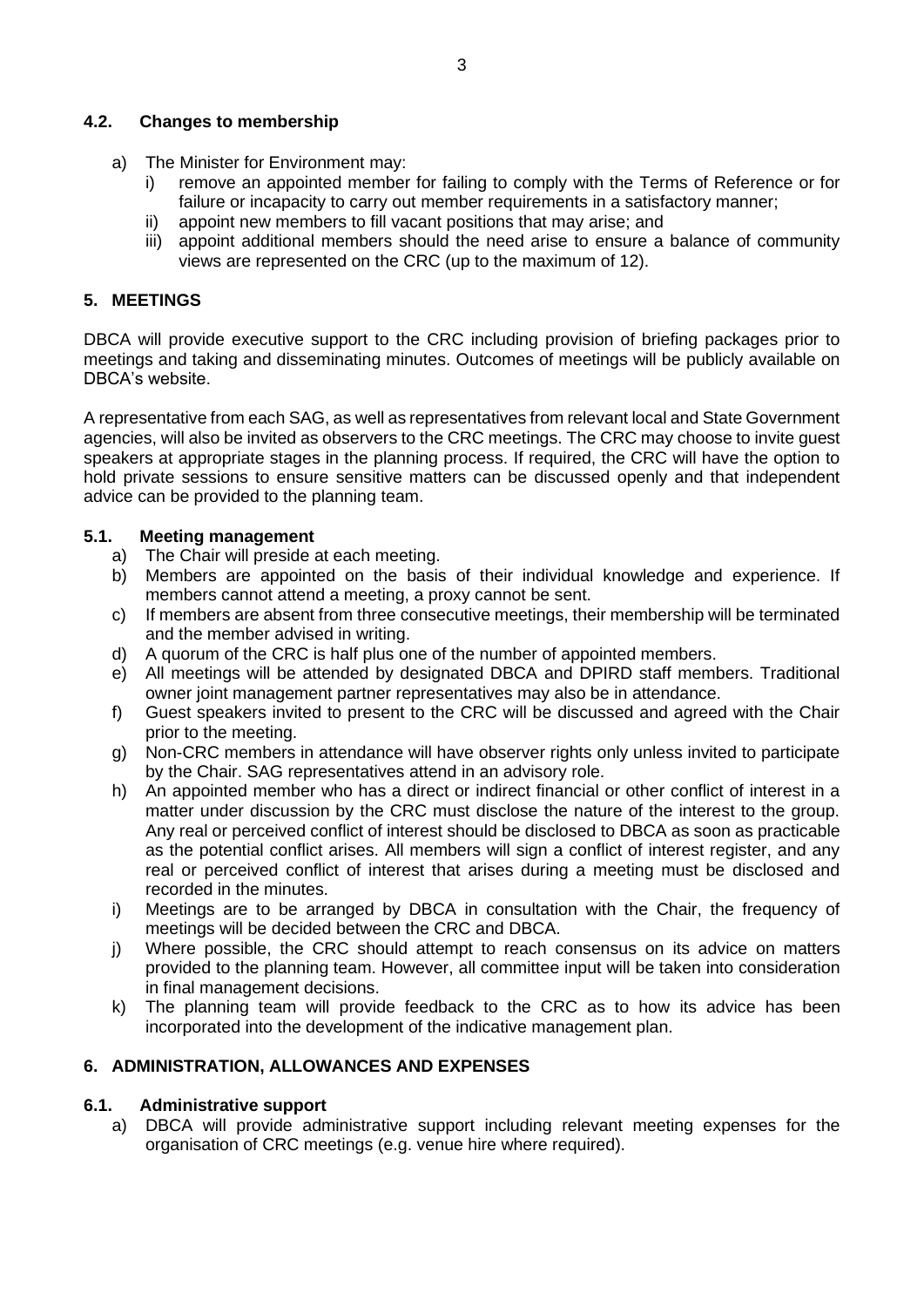- b) Membership to the CRC is on a voluntary basis. DBCA will reimburse reasonable travel expenses incurred by members in attending committee meetings, or when on other official committee business.
- c) Reimbursement must be authorised in advance by DBCA.

# **7. MEDIA AND COMMUNICATIONS**

## **7.1. Key contacts for media and communications**

- a) All outgoing communications of the CRC will be through the Chair or a designated officer of DBCA.
- b) Information relating to decisions of the committee must only be communicated in an official capacity by the Chair or a designated officer of DBCA.
- c) CRC meeting outcomes will be available to the public via DBCA's website.
- d) The Chair, or a designated officer of DBCA/DPIRD is the appropriate spokesperson for media-related enquiries and interviews. The Chair will advise DBCA of any upcoming media interviews as soon as practicable.
- e) CRC members (other than the Chair) who communicate with the media may not speak for the committee unless explicitly authorised by DBCA, and must clearly state that they are not representing the CRC.
- f) DBCA will provide the CRC with any media releases relevant to the CRC issued by the Minister or DBCA.

## **8. VARIATION**

DBCA may vary the Terms of Reference for the CRC at any time by notice in writing to members.

## **9. DISSOLUTION**

The Minister may dissolve the CRC at any time by notice in writing to members.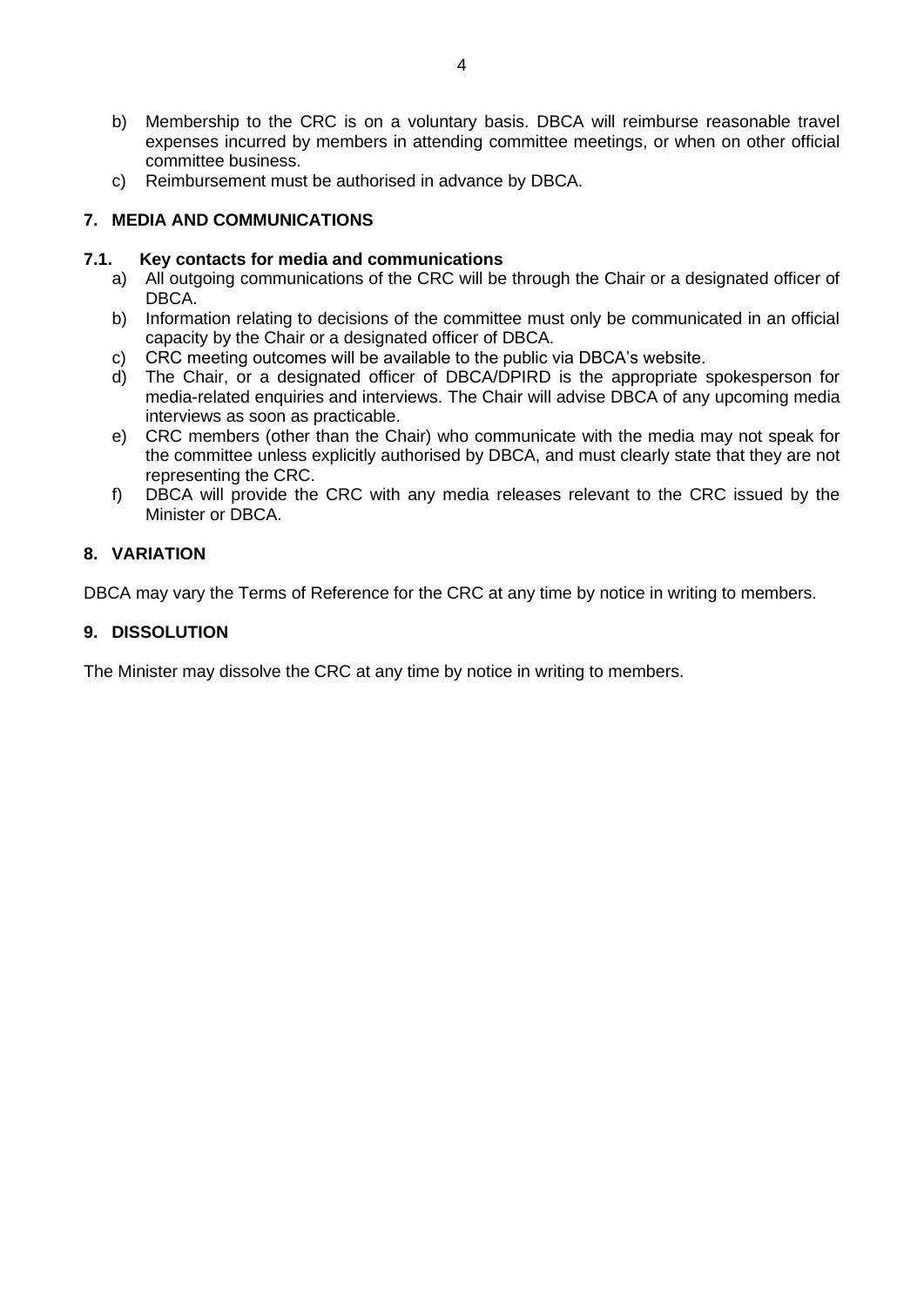## **APPENDIX 1**

#### **Communication and reporting relationships**

This schematic outlines the communication and reporting relationships between the Community Reference Committee, Sector Advisory Groups, joint management partners, Conservation and Parks Commission and relevant Ministers.



## **Sector Advisory Groups**

Sector Advisory Groups (SAGs) will be made up of representatives of broad interest groups and the local community (e.g. commercial fishing, recreational fishing, tourism/commercial operators, scientific community, conservation, industry, etc.). SAGs will provide advice from their relevant sector to the CRC and project partners during the planning process and will generally be chaired by relevant peak bodies. Information from the SAGs will primarily flow through the CRC.

## **Community Reference Committee (CRC)**

The CRC will provide local knowledge and advice on the establishment and management of Marmion Marine Park and development of an indicative and final management plans. The CRC will provide a key conduit for communication and knowledge sharing by the SAGs and the broader community (through the SAGS) throughout the planning process. The CRC will provide advice to the joint management partners (DBCA and traditional owners).

#### **Joint management partners**

DBCA is the lead agency responsible for the establishment and management of marine reserves under the CALM Act. DBCA, DPIRD and traditional owner joint management partners will work with the CRC; SAGs; key stakeholders; peak bodies; other State and local government agencies; marine scientists, planners and managers; and the broader community in developing the indicative and final